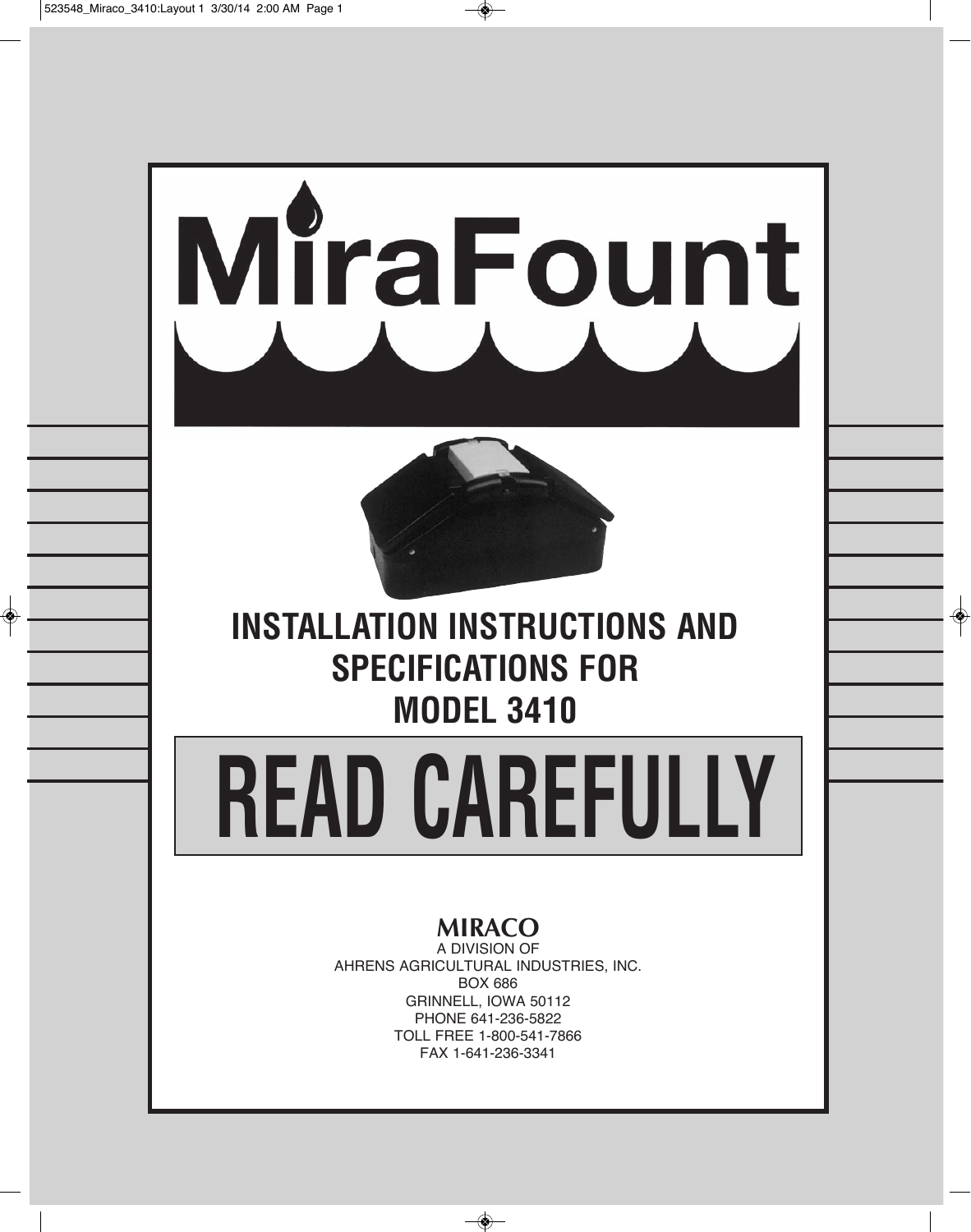### **SPECIFICATIONS**

#### PART 1 - GENERAL

- A. DESCRIPTION:
	- 1. The MiraFount is the finest operating, lowest cost, energy-free livestock waterer on the market today.
- B. WEIGHTS & DIMENSIONS

| $19" \times 34" \times 16"$ tall | 53# |
|----------------------------------|-----|
|                                  |     |
|                                  |     |
|                                  |     |
|                                  |     |

#### C. MATERIAL NECESSARY FOR INSTALLATION:

- 1. Concrete
- 2. P.V.C. Glue
- 3. 1 #834 insulated tube required
- 4. Thread sealer or teflon tape

#### PART II - MATERIALS, PRODUCTS

- A. MATERIALS:
	- 1. High impact Rockite™ polyethylene.
- B. INSULATION:
	- 1. The base, cover and lid closures are filled with a 3" thickness of Urethane foam.
- C. VALVE:
	- 1. Miraco valve plastic with brass rods and ends.

#### REPLACING EXISTING WATERER

#### OPTIONAL INSTALLATION METHOD

If installation of a 12" heat tube is impossible or difficult, use a low wattage, thermostat controlled, heat tape on the water line. Install the heat tape on the waterline, then slide the pipe insulation over both the waterline and the heat tape.

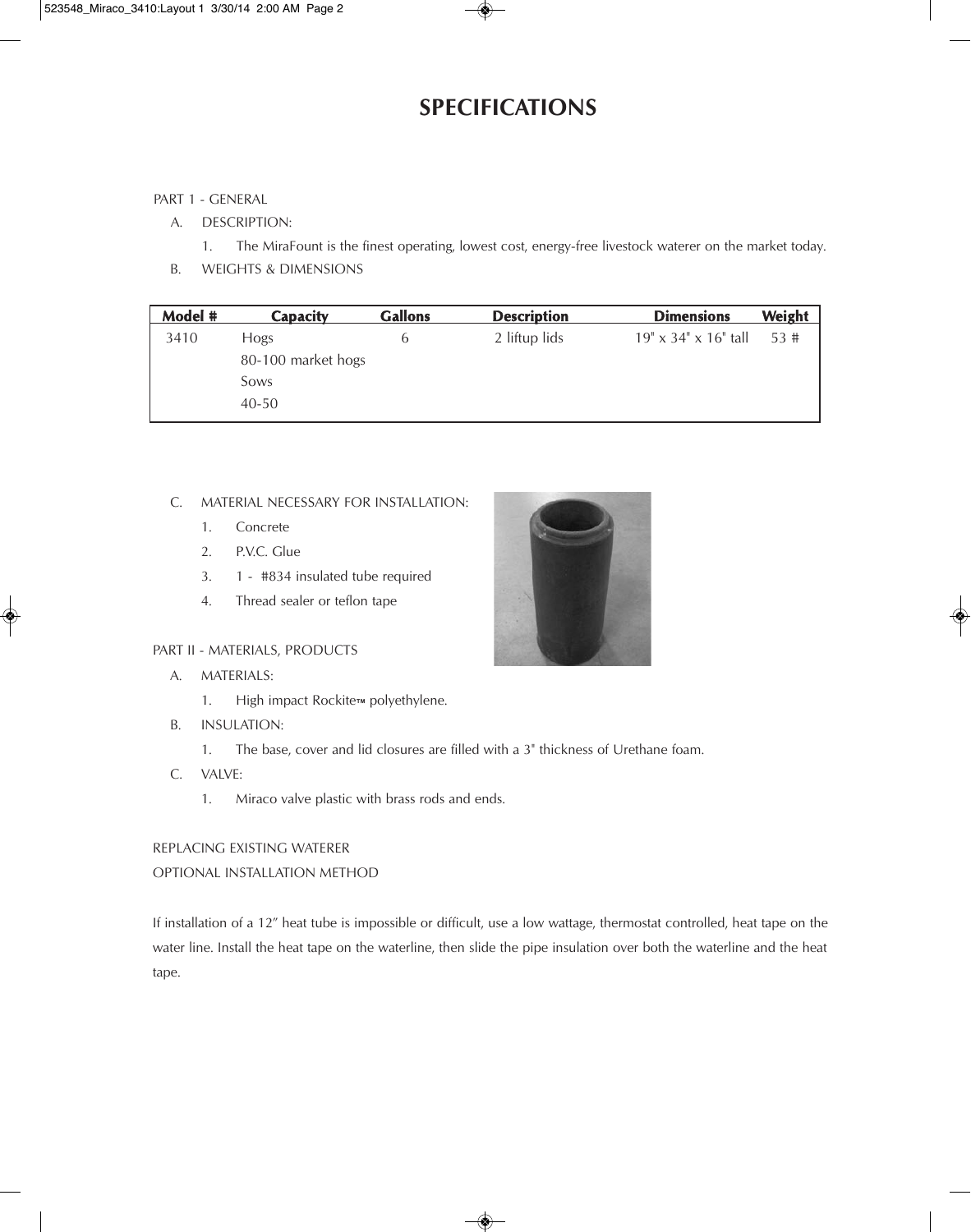# **Mirafount #3410 inStaLLation inStruCtionS**

**NOTE:** For cold climates, insulate the upper portion of your heat well with styrofoam or blue board rigid insulation.



#### Step 1

Install your heat well at least 1' below frost or down to your water line to insure frost free operation. Install the water line so it comes up close to the center of the heat well. Always allow the cement to harden at least 72 hours before you continue to next steps. Place the pipe insulation over the fill line leaving it about 2" above the cement and pull the nylon tie tight so the insulation doesn't slip down.







#### Step 3

Install the base clips with  $5/16$ " x 1" hex head bolts. Then position the case over the water line. Drill <sup>3</sup>/8" holes in the cement. Then drive the  $3/8$ "  $\times$  4" anchor bolts into place and secure. Center the tank over the heat well. Don't leave any cracks where cold air can enter.





Make a mark on the  $3/4$ <sup>"</sup> PVC pipe even with the top of the  $1^{1/2^{n}}$  pipe. Then remove the top  $1^{1/2^{n}}$  fitting. Merely pull it out, it is not glued. Measure down <sup>1</sup>/4" from your original work. Then go to Step 5.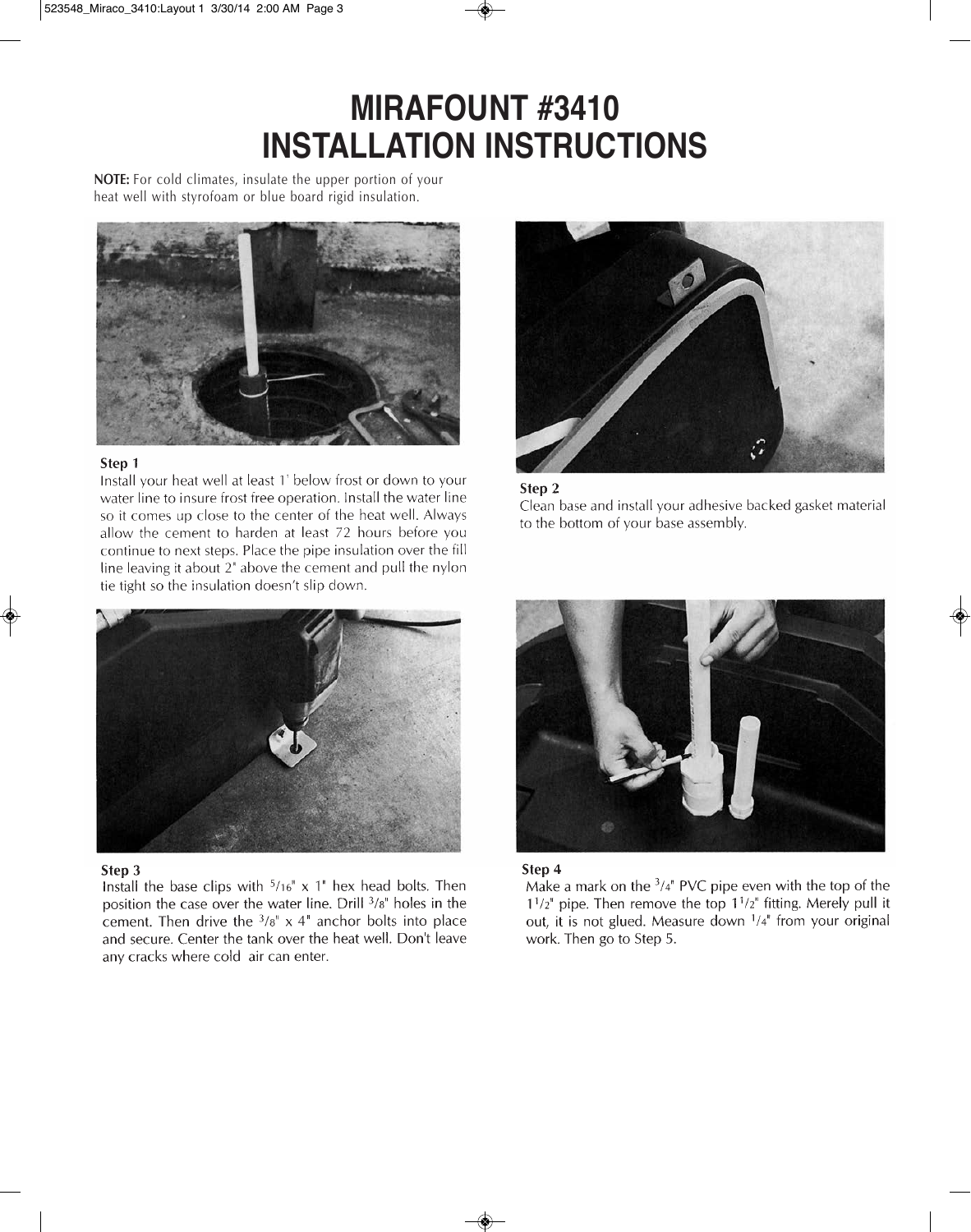

Step 5

Saw off the  $3/4$ " line at the second mark you made. Clean off all filings and clean off outer edge of the pipe.



#### Step 6

Remove the rubber washer from the  $3/4$ " female adapter and set aside for use later.



Step 7 Use PVC pipe glue to glue the fitting to the  $3/4$ <sup>"</sup> fill line.



Step 8 Push the fitting on tight.



Glue the PVC 1<sup>1</sup>/<sub>2</sub>" fitting into the bottom fitting. Push down firmly so it seats in tight.



Step 10 Put the rubber washer back on the <sup>3/4"</sup> female fitting. Slide on and into the groove. Make sure it is lying flat on top of the  $1^{1}/2$ " fitting so you get a good seal.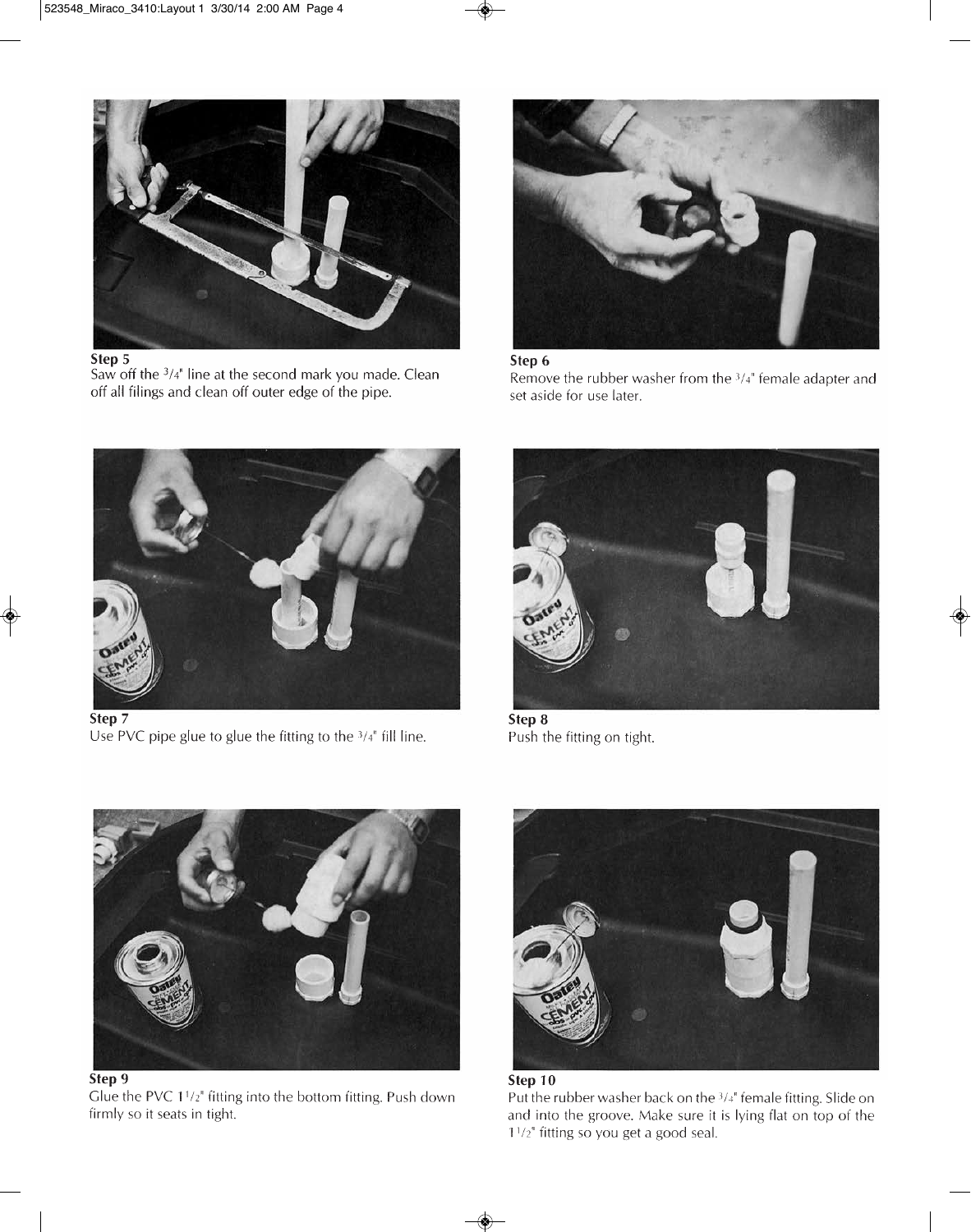

#### Step 11

Screw the  $1^{1}/2$ " trap nut on the  $1^{1}/2$ " fitting and center the 3/4" fitting carefully so you get a good watertight seal. Now is a good time to flush your new system by turning on the water for awhile to flush line.



Using pipe thread sealer or teflon tape treat the threads on the valve. Teflon tape is preferred.







#### Step 14

Put the drain plugs in from the inside and install the float assembly with the  $\frac{1}{4}$ " thumb screw. Fill the tank up to the top of the gasket on top of the base. The valve should shut off. When setting, use pliers to tighten the thumb screw. Then secure the top to the base and you're finished.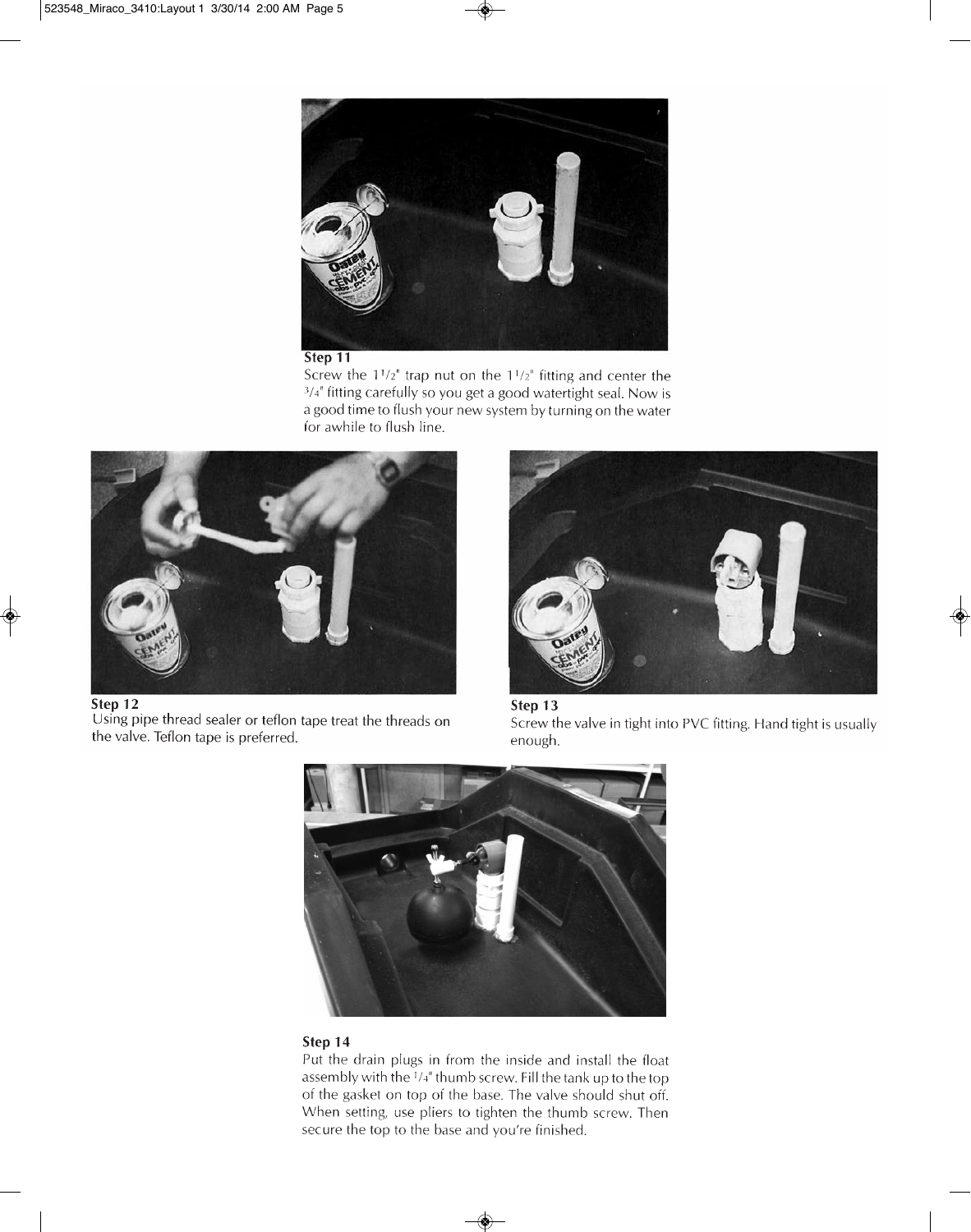

IF USING BLACK ABS PLASTIC PIPE, USE A PLASTIC NIPPLE WITH 3/4" THREADS TO MAKE THE TRANSITION TO THE 3/4" PVC PIPE PROVIDED. METAL FITTINGS ARE NOT RECOMMENDED.

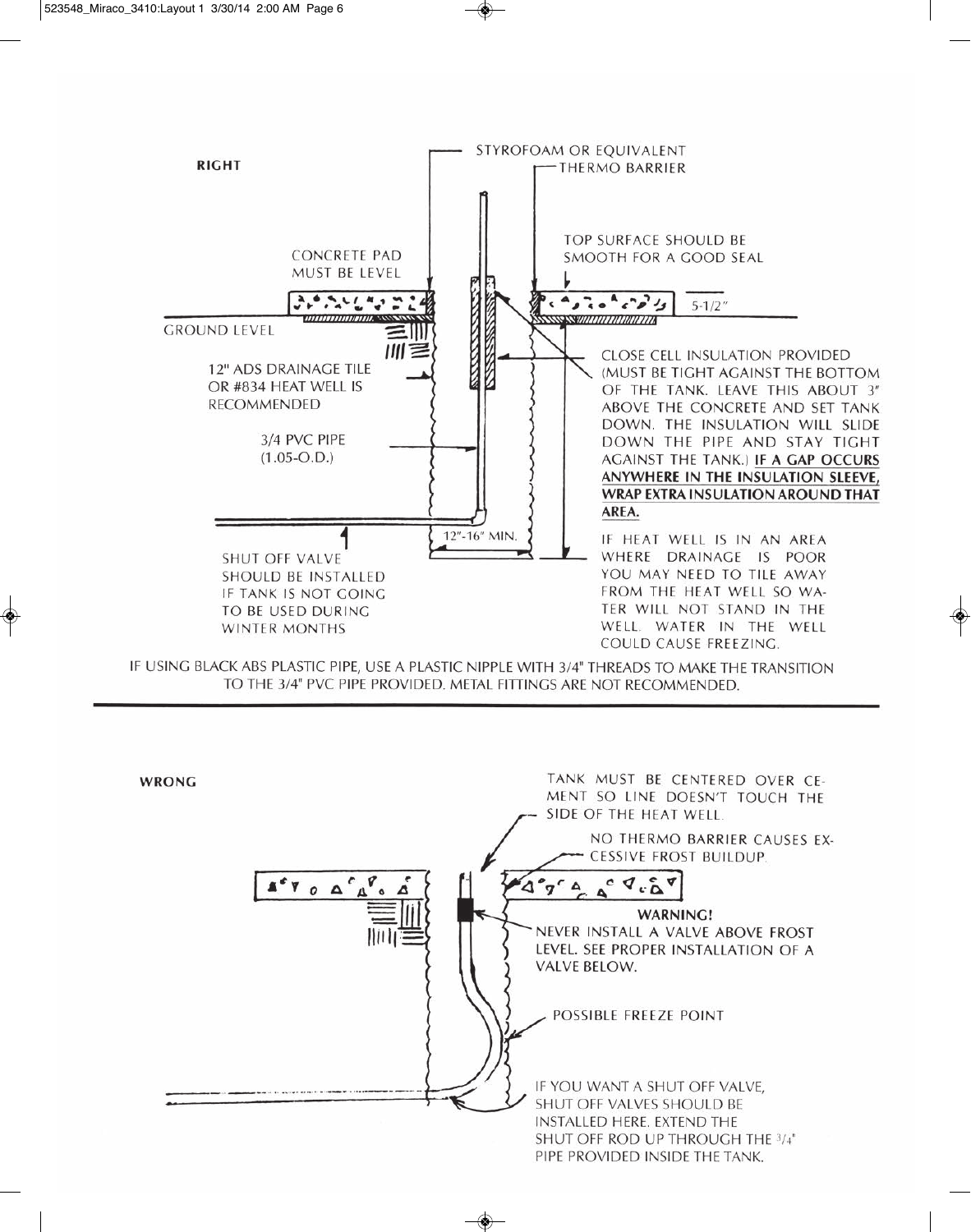### **MODEL 3410 TANK DIMENSIONS AND ANCHOR BOLT LOCATIONS**

### DRILL ANCHOR BOLTS IN AFTER SETTING TANK. USE 3/8" CEMENT DRILL

#3410 SHOULD NOT BE INSTALLED ABOVE FLOOR LEVEL !! IF INSTALLING ABOVE FLOOR LEVEL, MAKE ENOUGH ROOM FOR THE SMALLER HOGS TO STAND WHEN DRINKING.